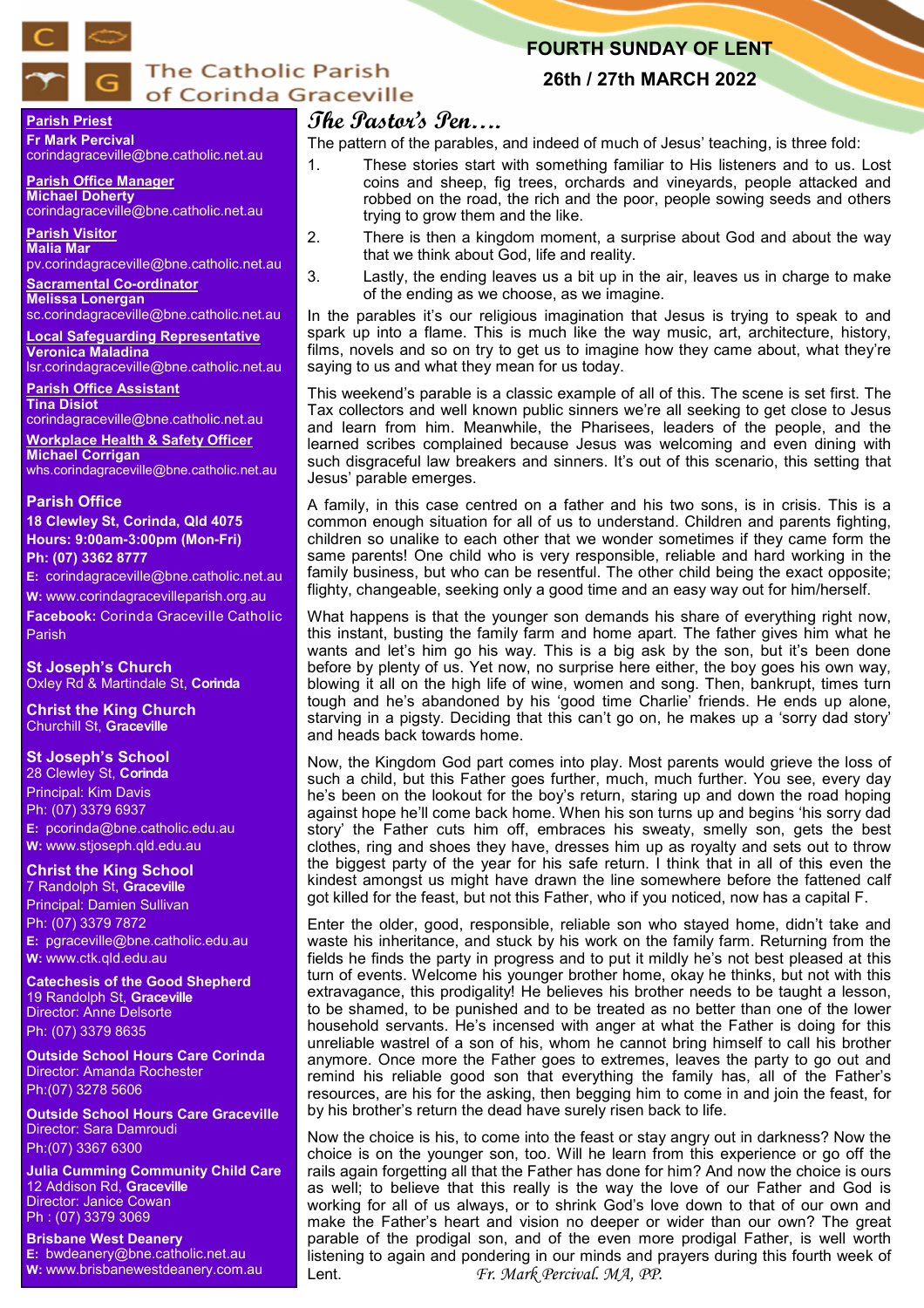### **A personal note from Father Mark……**

Last weekend at the Masses I celebrated I told you that, after months of bearing with my left knee and badly torn meniscus, I am going to have surgery on Thursday 31st March. The plan is that this will be Day Surgery. If all goes well, I'll be out and back home at Corinda by that evening. However, I will need a few days of recovery and won't be able to drive until Monday 4th April at the earliest. My thanks to Frs. Pio Waqavotuwale and Stephen Byrnes for supplying the Masses I would have led and your needs during these few days of my recovery. I plan and pray I'll be well and mobile for the Lenten Mass for the Forgiveness of Sins on Tuesday night, 5th April at St. Joseph's at 7.00pm. A prayer or two for my successful surgery and recovery would be appreciated. Thank you. *Fr. Mark Percival.*

# **EASTER 2022 MASS FOR FORGIVENESS OF SINS ~ Tuesday 5th April 2022: MASS - 7pm - St Joseph's PALM SUNDAY ~ 9th & 10th April 2022: MASS - 5.30pm Saturday - St Joseph's MASS - 8.00am Sunday - St Joseph's MASS - 9.30am Sunday - Christ the King MASS - 6.00pm Sunday - Christ the King HOLY THURSDAY ~ 14th April 2022: MASS OF THE LORD'S SUPPER - 7pm - St Joseph's** *Please note change of location due to the larger Covid safe capacity of the Corinda Church.* **GOOD FRIDAY ~ 15th April 2022:** Stations of the Cross - 10am - Christ the King  **THE LORD'S PASSION - 3pm - St Joseph's HOLY SATURDAY ~ 16th April 2022: EASTER VIGIL - 6pm - St Joseph's EASTER SUNDAY ~ 17th April 2022: MASS - 8am - St Joseph's MASS - 9.30am - Christ the King**  *Please note that there is no evening Mass on Easter Sunday.*

### **Ministry Call Up. We need your help for our future!**

Many changes have happened to us during these last two years, some for the better, others not so. One positive change was the generous take up and help of our need for Marshals at our Church gatherings. I thank you for your kindness and work for our community over these past two years in the Marshalling role. Presently, with our activities and numbers no longer being capped by Government and Heath laws, Marshalling isn't required. Also presently, and who knows for how long to come, it also seems that Communion will continue to be by the one kind and in the form of the consecrated bread/ host only.

**What we do need are** more people willing to renew their ministry involvements in the Liturgy. We need more of you to say 'yes' to helping your Priests and community with the **distribution of Holy Communion**, in **proclaiming and reading the Scriptures** at Mass, by assisting us all with the role of **weekend Mass Co-ordinator**, in the **taking up the collection plates** which have made a come back, being a **Welcomer** at Mass and by **helping with Children's Liturgy of the Word** at both of our Churches when it is held. We are also seeking more of you to assist us with the **music and singing on weekends.** Lastly, please know that preparation and support will be given to you in taking up any of these important ministries within our Parish. You are never left on your own in serving the people of God.

I'm am very grateful to all who have continued their ministries during these challenging years. I'm also very aware that some have needed and/or chosen to step away from their service for personal and health reasons. **Now is the time of Call and Renewal.** I ask you to think hard about how you can help your Clergy and Parish community in any of the above areas I've mentioned. I'm calling on you to say 'yes' to helping us all. **Please place your details on the clipboards located near the pictures of Mary MacKillop** at the front of the church, or contact the **Parish Office on 3362 8777** with your offer of assistance in any of the above ways, or any way that you think and feel that you can help us, so that Corinda Graceville Community can grow stronger and be more fruitful. Thank you. *Fr. Mark Percival.*

### NEW PARISH PHONE NUMBER 3362 8777

**Please note that due to NBN upgrades the Parish Office Phone Number has changed. Please record this number for all future phone calls to the parish. The out-of-hours emergency number remains the same: 0422 107 802.**



Rosalie 44, is an ex-combatant who lives with her husband and seven children in the Democratic Republic of Congo. Forced to join the army when she was just 15-years-old, Rosalie experienced significant trauma and hardship during her years in the military. After she was demobilised from the army, Rosalie, like other ex-combatants, was left to fend for herself in the community. With your generous support and through our local partners, Rosalie was able to connect with other members of her community and participate in business skills training to help her to reintegrate into society.

Please donate to Project Compassion 2022 and help women like Rosalie to succeed in the future, providing hope For All Future Generations. Together, we can help vulnerable communities face their challenges today and build a better tomorrow For All Future Generations. **You can donate through Project Compassion donation boxes and envelopes available at the doors of the church, by visiting lent.caritas.org.au or by calling 1800 024 413.**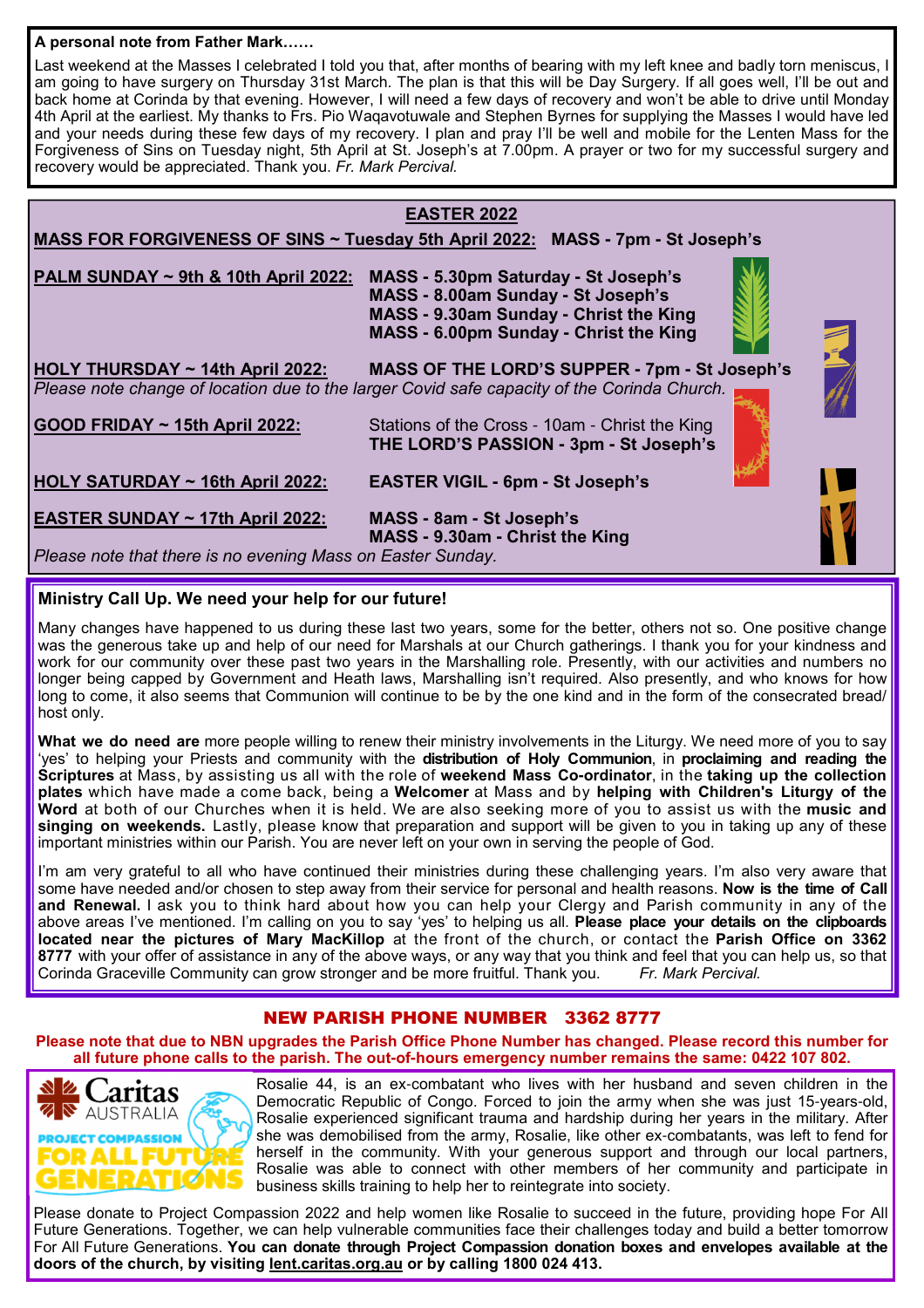**Rite of Strengthening and Healing:** this weekend at the Saturday evening Mass we pray for our candidates who will be received into full communion with the Church at the Easter Vigil. As we approach Easter we ask all parishioners to please remember in your prayers in a special way our seven candidates: Linda, Kokoda, Temujin, Tupac, Seth, Sasha, and Joyce.

**Children's Liturgy of the Word:** The final Children's Liturgy for Term 1 will be held this morning Sunday 27th March at the 8am Mass at St Joseph's Corinda. Children's Liturgy will resume on Sunday mornings in both churches after Easter.

**Parish Choir Rehearsals for Easter:** The following practices will take place at St Joseph's Church Corinda: **Cantor Practice:** TODAY Sunday 27th March at 2.00pm **Full Choir Practice:** Thursday 31st March at 7.30pm **Full Choir Practice:** Thursday 7th April at 7.30pm **Full Choir Practice:** Sunday 10th April at 2.00pm

**Rest in Peace:** the Funeral Service for life-long time parishioner Win Mendoza will be celebrated at 11am on Thursday 31st March at St Joseph's Church Corinda. *On the day of Baptism Win was clothed in Christ. With deep faith she lived out her Christian life. May Christ now enfold her in love and bring her to eternal life.*

**Youth Group Friday 1st April - 6.30pm to 8.30pm:** the final Youth Group for Term One will be held next Friday 1st April at at 6.30pm in St Joseph's Hall Corinda. All high school aged youth and young adults are invited to attend.

**Stations of the Cross:** held at 7pm each Friday evening of Lent at St Joseph's Church Corinda. All welcome to attend this special Lenten devotion.

**Liturgy Team Meeting:** will be held at 10.00am on Saturday 2nd April at the Parish Office.

**The Fijian Choir:** will sing at the 5.30pm Saturday evening Mass next weekend 2nd April.

**Mass for Forgiveness of Sins:** On our Lenten Journey we have the special opportunity to gather as a community for the Mass for Forgiveness of Sins at 7pm on Tuesday 5th April at St Joseph's Church Corinda.

**Parish Pastoral Council Meeting:** will be held at 7.00pm on Thursday 7th April at the Parish Office.

**St Vincent de Paul Meeting:** 8am Friday 8th April at the parish Office. If you are interested in joining SVDP, please email us at ctksj4075@svdpqld.org.au and a conference member will contact you with information. We need more Vinnies members than ever after the recent flood event.

**SVDP Flood Assistance:** The Christ the King and St Joseph's Conference of the St Vincent de Paul Society is actively involved in providing assistance to people who have been affected by the floods. We are here for the short term to provide immediate needs, and for the longer term, when homes are again occupied, and we can assist with replacing white goods, furniture, and with other expenses to make your home liveable again. If you have been affected, or if someone you know has been, a call should be made to the SVDP call centre on 1800 846 643. This is a central number and callers will be referred to their local conference.

**The St Vincent de Paul Warehouse at Sumner Park** is again able to accept donations of furniture, and expect a large demand following losses during the floods. If you have any items you wish to donate, please phone the call centre on 1800 846 643. Unfortunately we are unable to accept electrical items. Please note that the Oxley Vinnies store is not operating due to substantial flooding.

**Flood Assistance general information, links and support info:** can be found on our parish website at https:// www.corindagracevilleparish.org.au/flood-assistance.html

**Lenten Reflection Books:** 'The Spirit and the Cross' are still available at the doors of each church.

*We, the community of Corinda-Graceville Catholic Parish, acknowledge the traditional custodians of the lands on which our parish stands, the Yuggera and Turrbal peoples, and pay our respects to Elders past, present and emerging*.

*We pray for the good health, strength and healing of:* Ron Atkins, Mona Lissa Buckley, Alan Carr, Bridie Carr, Jairo Cifuentes, Beryl Clark, George Cole, June Denham, Ian Douglas Coles, Maureen Doherty, Nash Giles, Carla Gill, Philomena Green, Bob Healy, Myrna Healy, Clare Hickey, Ned Hiller, Mark Inmon, Ryan Lange, Anthony Leo, Gordon McCormack, Neil McCormack, Kevin McErlean, Jack McLaughlin, Colin McLeod, Geraldine McLeod, Maureen McNamara, Margaret Mealey, Damien Mollard, Julene Montgomery, Adam Morrison, Monica Morrison, Jan O'Donoghue, Jimmy O'Keefe, Taavi Orupold, Emma Parer, Genevieve Parer, Shelly Parer, Dawn Punter, Sr Bernadetta Robinson olsh, Mary Shand, Tony Stark, Sr Cyprian Thureson pbvm, Pauline Thureson, Geoffrey Trenear, Paul Vickers, Rebecca Wallace, Nick Willemsen, Frank Zubeldia. We pray for all who are suffering from Covid19.

*We remember and pray for all our parishioners living in aged care.* 

*May the recently deceased rest in peace:* Win Mendoza, Gloria Peterson and for all those who have died from Covid19

*We pray for those whose anniversaries occur about* this *time:* Sandra Scantlebury, David Radford, Andrew McCarthy, Conrad Maesepp, Brian Kelly, Philip Lynch, Carmelina Pietrobon, Jo Parsons, Veronica Howard, Norma McNamara, Colin McMullen, Anthony Brady



100% Australian owned and operated by the **Catholic Church**